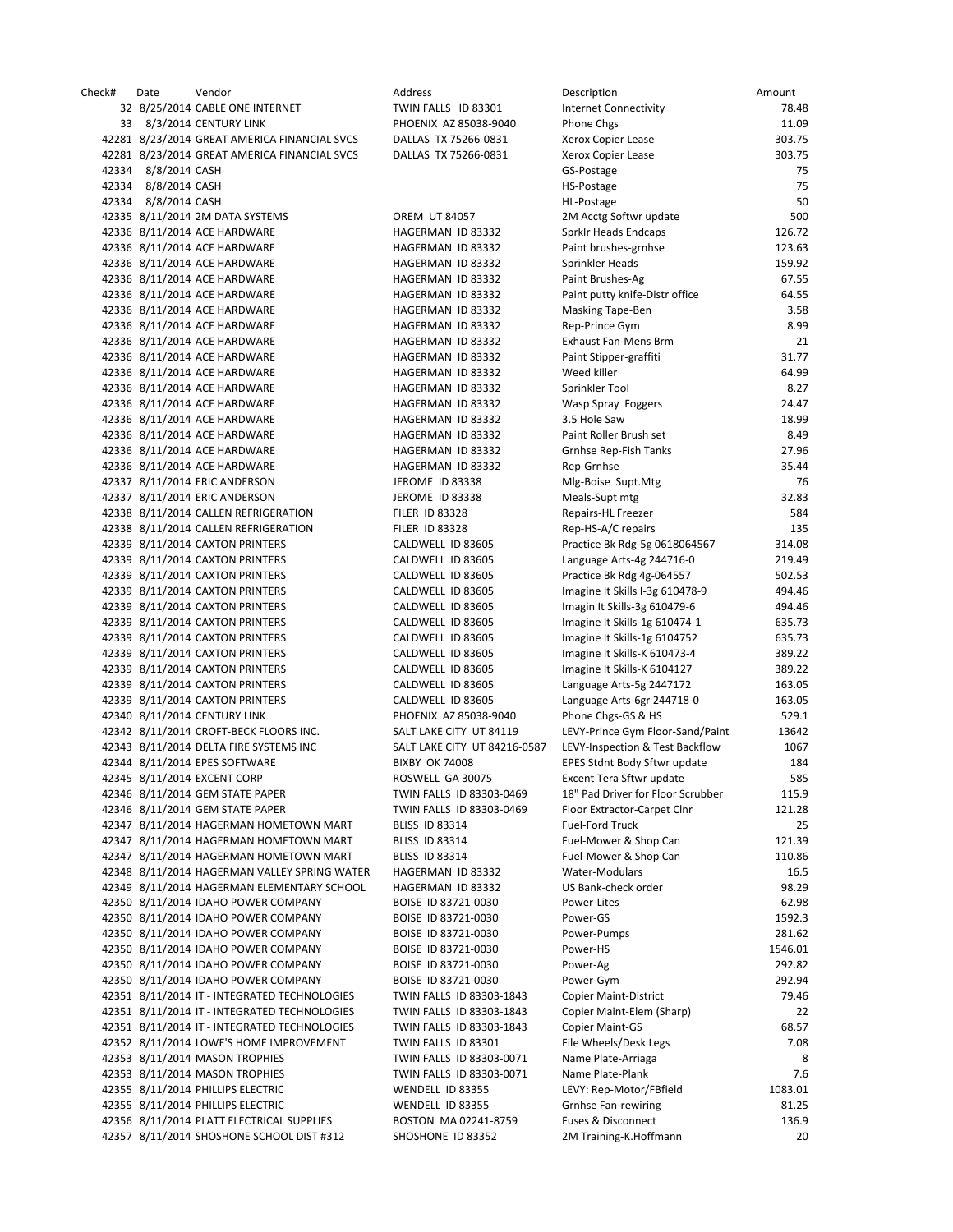42357 8/11/2014 SHOSHONE SCHOOL DIST #312 SHOSHONE ID 83352 42358 8/11/2014 SOUTHERN ID LANDSCAPE CNTR FILER ID 83328 42359 8/11/2014 TIMES NEWS CINCINNATI OH 45274-2548 42359 8/11/2014 TIMES NEWS CINCINNATI OH 45274-2548 42360 8/11/2014 US BANKCORP CARD SVCS INC FARGO ND 58125-6343 42360 8/11/2014 US BANKCORP CARD SVCS INC FARGO ND 58125-6343 42360 8/11/2014 US BANKCORP CARD SVCS INC FARGO ND 58125-6343 42360 8/11/2014 US BANKCORP CARD SVCS INC FARGO ND 58125-6343 42360 8/11/2014 US BANKCORP CARD SVCS INC FARGO ND 58125-6343 42360 8/11/2014 US BANKCORP CARD SVCS INC FARGO ND 58125-6343 42360 8/11/2014 US BANKCORP CARD SVCS INC FARGO ND 58125-6343 42360 8/11/2014 US BANKCORP CARD SVCS INC FARGO ND 58125-6343 42360 8/11/2014 US BANKCORP CARD SVCS INC FARGO ND 58125-6343 42360 8/11/2014 US BANKCORP CARD SVCS INC FARGO ND 58125-6343 42361 8/11/2014 US POSTMASTER HAGERMAN ID 83332 42362 8/11/2014 VERIZON WIRELESS BELLEVUE WA 98009 42362 8/11/2014 VERIZON WIRELESS BELLEVUE WA 98009 42362 8/11/2014 VERIZON WIRELESS BELLEVUE WA 98009 42362 8/11/2014 VERIZON WIRELESS BELLEVUE WA 98009 42362 8/11/2014 VERIZON WIRELESS BELLEVUE WA 98009 42362 8/11/2014 VERIZON WIRELESS BELLEVUE WA 98009 42362 8/11/2014 VERIZON WIRELESS BELLEVUE WA 98009 42362 8/11/2014 VERIZON WIRELESS BELLEVUE WA 98009 42363 8/11/2014 WWS-WESTERN WASTE SERVICES Jerome ID 83338 42381 8/21/2014 SDE-STATE DEPT OF EDUCATION BOISE ID 83750-0027 42382 8/21/2014 SDE-STATE DEPT OF EDUCATION BOISE ID 83750-0027 42383 8/21/2014 SDE-STATE DEPT OF EDUCATION BOISE ID 83750-0027 42384 8/21/2014 ID HIGH SCH ACTIVITIES IHSAA BOISE ID 83704 42384 8/21/2014 ID HIGH SCH ACTIVITIES IHSAA BOISE ID 83704 42384 8/21/2014 ID HIGH SCH ACTIVITIES IHSAA BOISE ID 83704 42384 8/21/2014 ID HIGH SCH ACTIVITIES IHSAA BOISE ID 83704 42384 8/21/2014 ID HIGH SCH ACTIVITIES IHSAA BOISE ID 83704 42384 8/21/2014 ID HIGH SCH ACTIVITIES IHSAA BOISE ID 83704 42384 8/21/2014 ID HIGH SCH ACTIVITIES IHSAA BOISE ID 83704 42384 8/21/2014 ID HIGH SCH ACTIVITIES IHSAA BOISE ID 83704 42384 8/21/2014 ID HIGH SCH ACTIVITIES IHSAA BOISE ID 83704 42384 8/21/2014 ID HIGH SCH ACTIVITIES IHSAA BOISE ID 83704 42384 8/21/2014 ID HIGH SCH ACTIVITIES IHSAA BOISE ID 83704 42384 8/21/2014 ID HIGH SCH ACTIVITIES IHSAA BOISE ID 83704 42384 8/21/2014 ID HIGH SCH ACTIVITIES IHSAA BOISE ID 83704 42384 8/21/2014 ID HIGH SCH ACTIVITIES IHSAA BOISE ID 83704 42384 8/21/2014 ID HIGH SCH ACTIVITIES IHSAA BOISE ID 83704 42384 8/21/2014 ID HIGH SCH ACTIVITIES IHSAA BOISE ID 83704 42384 8/21/2014 ID HIGH SCH ACTIVITIES IHSAA BOISE ID 83704 42384 8/21/2014 ID HIGH SCH ACTIVITIES IHSAA BOISE ID 83704 42385 8/25/2014 ID HIGH SCH ACTIVITIES IHSAA BOISE ID 83704 42385 8/25/2014 ID HIGH SCH ACTIVITIES IHSAA BOISE ID 83704 42385 8/25/2014 ID HIGH SCH ACTIVITIES IHSAA BOISE ID 83704 42385 8/25/2014 ID HIGH SCH ACTIVITIES IHSAA BOISE ID 83704 42385 8/25/2014 ID HIGH SCH ACTIVITIES IHSAA BOISE ID 83704 42385 8/25/2014 ID HIGH SCH ACTIVITIES IHSAA BOISE ID 83704 42385 8/25/2014 ID HIGH SCH ACTIVITIES IHSAA BOISE ID 83704 42385 8/25/2014 ID HIGH SCH ACTIVITIES IHSAA BOISE ID 83704 42385 8/25/2014 ID HIGH SCH ACTIVITIES IHSAA BOISE ID 83704 42385 8/25/2014 ID HIGH SCH ACTIVITIES IHSAA BOISE ID 83704 42385 8/25/2014 ID HIGH SCH ACTIVITIES IHSAA BOISE ID 83704 42385 8/25/2014 ID HIGH SCH ACTIVITIES IHSAA BOISE ID 83704 42385 8/25/2014 ID HIGH SCH ACTIVITIES IHSAA BOISE ID 83704 42385 8/25/2014 ID HIGH SCH ACTIVITIES IHSAA BOISE ID 83704 42385 8/25/2014 ID HIGH SCH ACTIVITIES IHSAA BOISE ID 83704<br>42385 8/25/2014 ID HIGH SCH ACTIVITIES IHSAA BOISE ID 83704 42385 8/25/2014 ID HIGH SCH ACTIVITIES IHSAA 42385 8/25/2014 ID HIGH SCH ACTIVITIES IHSAA BOISE ID 83704 42386 8/31/2014 BLUE CROSS OF IDAHO BOISE ID 83707-0948 42386 8/31/2014 BLUE CROSS OF IDAHO BOISE ID 83707-0948 42386 8/31/2014 BLUE CROSS OF IDAHO BOISE ID 83707-0948 42386 8/31/2014 BLUE CROSS OF IDAHO BOISE ID 83707-0948 42386 8/31/2014 BLUE CROSS OF IDAHO BOISE ID 83707-0948 42386 8/31/2014 BLUE CROSS OF IDAHO BOISE ID 83707-0948

| 2M Training-B.Reed                       | 20       |
|------------------------------------------|----------|
| 3 yds Playground Bark                    | 174      |
| Adv-GS Secre Guest Tchrs                 | 163      |
| Adv-FS Cook Guest Tchrs                  | 156.25   |
| amzn-Ubiquiti Ntwk WiiFi Sys             | 295      |
| amzn-PaperMate InkJoy Pens               | 6.14     |
| amzn-7 Dell Inspiron 3647-2309           | 2799.93  |
| amzn-Plustek Optic Book 3800             | 249.95   |
| amzn-HP Envy 5530 Inkjet Printer         | 99.93    |
| amzn-2 Crucial Ballistix 16gb Kit        | 289.98   |
| amzn-PaperMate Pen                       | 5.17     |
| BER Conf-"K" H. Leija                    | 389      |
| Motel 6-H. Leija BER Conf 7/23-24        | 143.86   |
| Missoulian-Tchr advert                   | 167.3    |
| ** VOID **                               | 0        |
| Cell Phone-Dan Knapp                     | 52.53    |
| <b>Cell Phone-Mark Kress</b>             | 52.53    |
| Cell Phone-Kevin Cato                    | 52.53    |
| Cell Phone-Ben Donaldson                 | 52.53    |
| Cell Phone-Matt Cottam                   | 52.53    |
| Cell Phone-C.Jackson                     | 26.42    |
| Cell Phone-AJ Perkins                    | 52.53    |
| Cell Phone-Ty Jones                      | $-51.03$ |
| <b>Trash Pickup</b>                      | 119.5    |
| <b>Fngrpr-Samantha Brooks</b>            | 40       |
| Provisional-Samantha Brooks              | 100      |
| Provisional-Crystal Lewis                | 100      |
| 14/15 Annual Membership Dues             | 150      |
| G Soccer/Co-op Bliss                     | 25       |
| Volleyball Participation fee             | 25       |
| <b>G BB Participation fee</b>            | 25       |
| <b>B BB Participation fee</b>            | 25       |
| <b>B</b> Golf Participation fee          | 25       |
| <b>G Golf Participation fee</b>          | 25       |
| Catastrophic Insurance Prem              | 462      |
| Wrestling/Co-op Wndl                     | 25       |
| Dance/Co-op Jerome                       | 25       |
| <b>B Track Participation fee</b>         | 25       |
| <b>Football Participation fee</b>        | 25       |
| <b>B Cross Country Participation fee</b> | 25       |
| Baseball/Co-op Buhl                      | 25       |
| Softball/Co-op Buhl                      | 25       |
| G Track Participation fee                | 25       |
| G Cross Country Participation fee        | 25       |
| B Soccer/Co-op Bliss                     | 25       |
| <b>Activity Card-Supt Anderson</b>       | 35       |
| <b>Activity Card-Karl Emerson</b>        | 35       |
| Activity Card-Monte Osborne              | 35       |
| <b>Activity Card-Harry DeWolfe</b>       | 35       |
| <b>Activity Card-Chuck Steele</b>        | 35       |
| <b>Activitiy Card-Mark Daily</b>         | 35       |
| <b>Activity Card-Mark kress</b>          | 35       |
| <b>Activity Card-Bette Reed</b>          | 35       |
| Activity Card-Kevin Cato                 | 35       |
| <b>Activity Card-Matt Cottam</b>         | 35       |
| <b>Activity Card-Brett Arriaga</b>       | 35       |
| <b>Activity Card-Ed Simons</b>           | 35       |
| <b>Activity Card-Katie Knight</b>        | 35       |
| <b>Activity Card-Amber Fouts</b>         | 35       |
| Activity Card-Sharlene Taylor            | 35       |
| Activfity Card-LaChelle Taylor           | 35       |
| <b>Activity Card-Phil Gossi</b>          | 35       |
| Blue Cross - 08-2014                     | 110.42   |
| Blue Cross - 08-2014                     | 1116.48  |
| Blue Cross - 08-2014                     | 494.84   |
| Blue Cross - 08-2014                     | 233.51   |
| Blue Cross - 08-2014                     | 5065.44  |
| Blue Cross - 08-2014                     | 65.34    |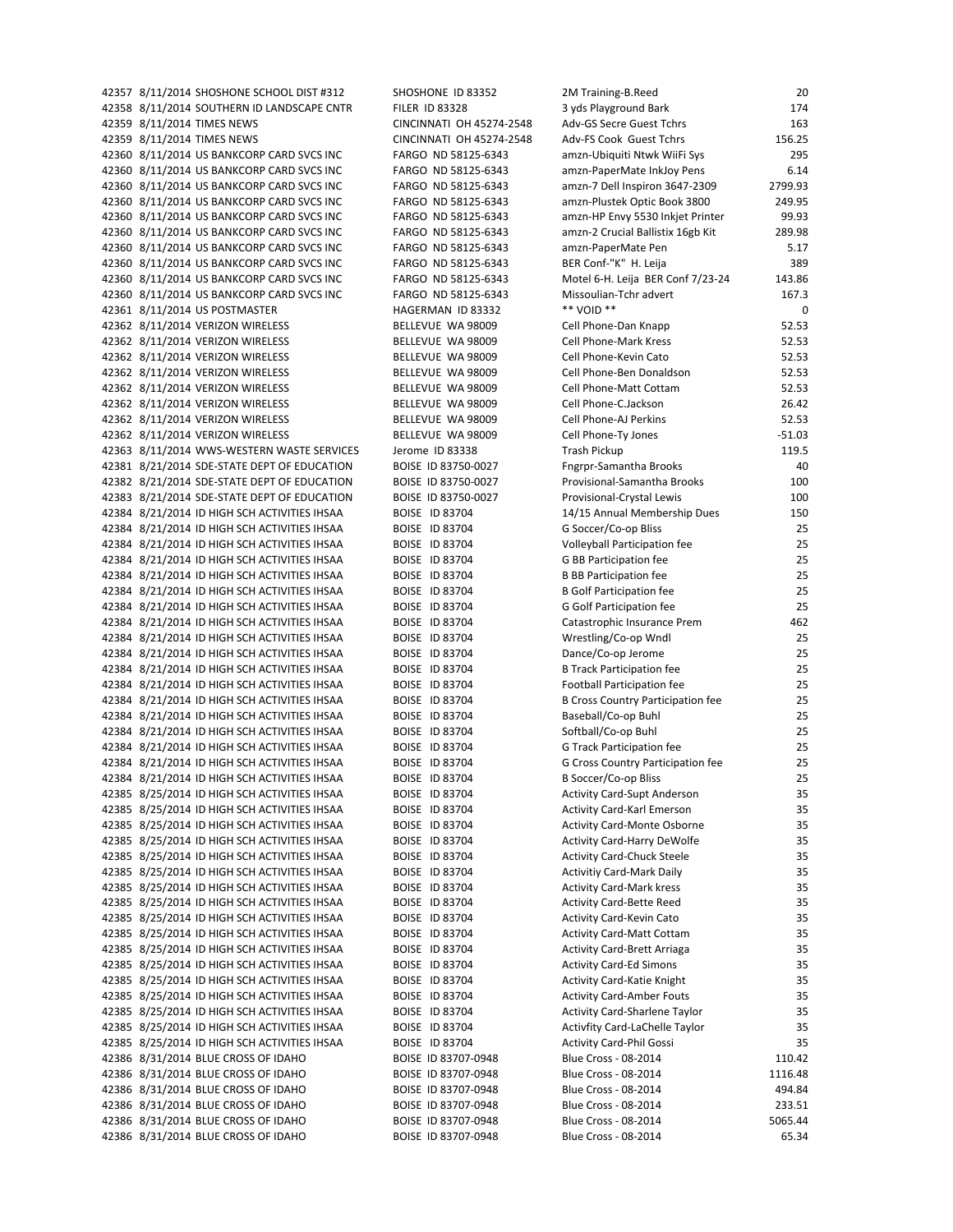| 42386 8/31/2014 BLUE CRUSS OF IDAHO | BUISE ID 83707-0948 | Blue Cross - 08-2014       | 552.1   |
|-------------------------------------|---------------------|----------------------------|---------|
| 42386 8/31/2014 BLUE CROSS OF IDAHO | BOISE ID 83707-0948 | Blue Cross - 08-2014       | 68.4    |
| 42386 8/31/2014 BLUE CROSS OF IDAHO | BOISE ID 83707-0948 | Blue Cross - 08-2014       | 755.93  |
|                                     |                     |                            |         |
| 42386 8/31/2014 BLUE CROSS OF IDAHO | BOISE ID 83707-0948 | Blue Cross - 08-2014       | 3843.59 |
| 42386 8/31/2014 BLUE CROSS OF IDAHO | BOISE ID 83707-0948 | Blue Cross - 08-2014       | 1104.2  |
| 42386 8/31/2014 BLUE CROSS OF IDAHO | BOISE ID 83707-0948 | Blue Cross - 08-2014       | 552.1   |
|                                     |                     |                            |         |
| 42386 8/31/2014 BLUE CROSS OF IDAHO | BOISE ID 83707-0948 | Blue Cross - 08-2014       | 670.41  |
| 42386 8/31/2014 BLUE CROSS OF IDAHO | BOISE ID 83707-0948 | Blue Cross - 08-2014       | 230.04  |
| 42386 8/31/2014 BLUE CROSS OF IDAHO | BOISE ID 83707-0948 | Blue Cross - 08-2014       | 146.29  |
| 42386 8/31/2014 BLUE CROSS OF IDAHO | BOISE ID 83707-0948 | Blue Cross - 08-2014       | 466.49  |
|                                     |                     |                            |         |
| 42386 8/31/2014 BLUE CROSS OF IDAHO | BOISE ID 83707-0948 | Blue Cross - 08-2014       | 1051.55 |
| 42386 8/31/2014 BLUE CROSS OF IDAHO | BOISE ID 83707-0948 | Blue Cross - 08-2014       | 146.29  |
| 42386 8/31/2014 BLUE CROSS OF IDAHO | BOISE ID 83707-0948 | Blue Cross - 08-2014       | 717.72  |
|                                     |                     |                            |         |
| 42386 8/31/2014 BLUE CROSS OF IDAHO | BOISE ID 83707-0948 | Blue Cross - 08-2014       | 828.16  |
| 42387 8/31/2014 HJSD - IRS          |                     | IRS-Fica - 08-2014         | 172.69  |
| 42387 8/31/2014 HJSD - IRS          |                     | IRS-Fica - 08-2014         | 59.2    |
| 42387 8/31/2014 HJSD - IRS          |                     | IRS-Medicare - 08-2014     | 34.52   |
|                                     |                     |                            |         |
| 42387 8/31/2014 HJSD - IRS          |                     | IRS-Medicare - 08-2014     | 239.88  |
| 42387 8/31/2014 HJSD - IRS          |                     | IRS-Medicare - 08-2014     | 30.35   |
| 42387 8/31/2014 HJSD - IRS          |                     | IRS-Fica - 08-2014         | 15.61   |
|                                     |                     | IRS-Fica - 08-2014         |         |
| 42387 8/31/2014 HJSD - IRS          |                     |                            | 11.7    |
| 42387 8/31/2014 HJSD - IRS          |                     | IRS-Medicare - 08-2014     | 15.83   |
| 42387 8/31/2014 HJSD - IRS          |                     | IRS-Fica - 08-2014         | 2242.34 |
| 42387 8/31/2014 HJSD - IRS          |                     | IRS-Fica - 08-2014         | 62.93   |
|                                     |                     |                            |         |
| 42387 8/31/2014 HJSD - IRS          |                     | IRS-Fica - 08-2014         | 3116.3  |
| 42387 8/31/2014 HJSD - IRS          |                     | IRS-Fica - 08-2014         | 462.06  |
| 42387 8/31/2014 HJSD - IRS          |                     | IRS-Fica - 08-2014         | 555.08  |
|                                     |                     |                            |         |
| 42387 8/31/2014 HJSD - IRS          |                     | IRS-Fica - 08-2014         | 335.38  |
| 42387 8/31/2014 HJSD - IRS          |                     | IRS-Fica - 08-2014         | 132.98  |
| 42387 8/31/2014 HJSD - IRS          |                     | IRS-Medicare - 08-2014     | 228.64  |
| 42387 8/31/2014 HJSD - IRS          |                     | IRS-Fica - 08-2014         | 24.32   |
|                                     |                     |                            |         |
| 42387 8/31/2014 HJSD - IRS          |                     | IRS-Fica - 08-2014         | 110.92  |
| 42387 8/31/2014 HJSD - IRS          |                     | IRS-Fica - 08-2014         | 429.12  |
| 42387 8/31/2014 HJSD - IRS          |                     | IRS-Fica - 08-2014         | 510     |
| 42387 8/31/2014 HJSD - IRS          |                     | IRS-Fica - 08-2014         | 605.53  |
|                                     |                     |                            |         |
| 42387 8/31/2014 HJSD - IRS          |                     | IRS-Fica - 08-2014         | 189.69  |
| 42387 8/31/2014 HJSD - IRS          |                     | IRS-Fica - 08-2014         | 3.59    |
| 42387 8/31/2014 HJSD - IRS          |                     | IRS-Fica - 08-2014         | 166.79  |
|                                     |                     |                            |         |
| 42387 8/31/2014 HJSD - IRS          |                     | IRS-Fica - 08-2014         | 274.16  |
| 42387 8/31/2014 HJSD - IRS          |                     | IRS-Fica - 08-2014         | 258.68  |
| 42388 8/31/2014 HJSD - PERSI        |                     | PERSI-Sick Leave - 08-2014 | 52.3    |
| 42388 8/31/2014 HJSD - PERSI        |                     | PERSI-Sick Leave - 08-2014 | 23.54   |
|                                     |                     |                            |         |
| 42388 8/31/2014 HJSD - PERSI        |                     | PERSI-Sick Leave - 08-2014 | 3.87    |
| 42388 8/31/2014 HJSD - PERSI        |                     | PERSI-Sick Leave - 08-2014 | 65.93   |
| 42388 8/31/2014 HJSD - PERSI        |                     | PERSI-Sick Leave - 08-2014 | 77.33   |
|                                     |                     |                            |         |
| 42388 8/31/2014 HJSD - PERSI        |                     | PERSI-Sick Leave - 08-2014 | 32.63   |
| 42388 8/31/2014 HJSD - PERSI        |                     | PERSI-Sick Leave - 08-2014 | 29      |
| 42388 8/31/2014 HJSD - PERSI        |                     | PERSI-Sick Leave - 08-2014 | 24.94   |
| 42388 8/31/2014 HJSD - PERSI        |                     | PERSI-Sick Leave - 08-2014 | 39.49   |
|                                     |                     |                            |         |
| 42388 8/31/2014 HJSD - PERSI        |                     | PERSI-Sick Leave - 08-2014 | 5.31    |
| 42388 8/31/2014 HJSD - PERSI        |                     | PERSI-Sick Leave - 08-2014 | 36.71   |
| 42388 8/31/2014 HJSD - PERSI        |                     | PERSI-Sick Leave - 08-2014 | 25.32   |
| 42388 8/31/2014 HJSD - PERSI        |                     | PERSI-Sick Leave - 08-2014 | 4.68    |
|                                     |                     |                            |         |
| 42388 8/31/2014 HJSD - PERSI        |                     | PERSI-Sick Leave - 08-2014 | 119.97  |
| 42388 8/31/2014 HJSD - PERSI        |                     | PERSI-Sick Leave - 08-2014 | 10.62   |
| 42388 8/31/2014 HJSD - PERSI        |                     | PERSI-Retirement - 08-2014 | 3533.55 |
|                                     |                     | PERSI-Retirement - 08-2014 |         |
| 42388 8/31/2014 HJSD - PERSI        |                     |                            | 5011.4  |
| 42388 8/31/2014 HJSD - PERSI        |                     | PERSI-Retirement - 08-2014 | 959.42  |
| 42388 8/31/2014 HJSD - PERSI        |                     | PERSI-Retirement - 08-2014 | 23.35   |
| 42388 8/31/2014 HJSD - PERSI        |                     | PERSI-Retirement - 08-2014 | 23.35   |
|                                     |                     |                            |         |
| 42388 8/31/2014 HJSD - PERSI        |                     | PERSI-Retirement - 08-2014 | 23.74   |
| 42388 8/31/2014 HJSD - PERSI        |                     | PERSI-Sick Leave - 08-2014 | 2.39    |
| 42388 8/31/2014 HJSD - PERSI        |                     | PERSI-Sick Leave - 08-2014 | 2.39    |
| 42388 8/31/2014 HJSD - PERSI        |                     | PERSI-Sick Leave - 08-2014 | 2.43    |
|                                     |                     |                            |         |
| 42388 8/31/2014 HJSD - PERSI        |                     | PERSI-Retirement - 08-2014 | 229.79  |
| 42388 8/31/2014 HJSD - PERSI        |                     | PERSI-Retirement - 08-2014 | 37.72   |
| 42388 8/31/2014 HJSD - PERSI        |                     | PERSI-Retirement - 08-2014 | 94.34   |
| 42388 8/31/2014 HJSD - PERSI        |                     | PERSI-Sick Leave - 08-2014 | 9.67    |
|                                     |                     |                            |         |

| ROISE | ID 83707-0948 |
|-------|---------------|
| BOISE | ID 83707-0948 |
| ROISE | ID 83707-0948 |
| BOISE | ID 83707-0948 |
| BOISE | ID 83707-0948 |
| ROISE | ID 83707-0948 |
| ROISE | ID 83707-0948 |
| ROISE | ID 83707-0948 |
| BOISE | ID 83707-0948 |
| ROISE | ID 83707-0948 |
| ROISE | ID 83707-0948 |
| ROISE | ID 83707-0948 |
| BOISE | ID 83707-0948 |
| ROISE | ID 83707-0948 |

| 42386 8/31/2014 BLUE CROSS OF IDAHO | BOISE ID 83707-0948 | Blue Cross - 08-2014       | 552.1   |
|-------------------------------------|---------------------|----------------------------|---------|
| 42386 8/31/2014 BLUE CROSS OF IDAHO | BOISE ID 83707-0948 | Blue Cross - 08-2014       | 68.4    |
| 42386 8/31/2014 BLUE CROSS OF IDAHO | BOISE ID 83707-0948 | Blue Cross - 08-2014       | 755.93  |
| 42386 8/31/2014 BLUE CROSS OF IDAHO | BOISE ID 83707-0948 | Blue Cross - 08-2014       | 3843.59 |
| 42386 8/31/2014 BLUE CROSS OF IDAHO | BOISE ID 83707-0948 | Blue Cross - 08-2014       | 1104.2  |
|                                     |                     |                            |         |
| 42386 8/31/2014 BLUE CROSS OF IDAHO | BOISE ID 83707-0948 | Blue Cross - 08-2014       | 552.1   |
| 42386 8/31/2014 BLUE CROSS OF IDAHO | BOISE ID 83707-0948 | Blue Cross - 08-2014       | 670.41  |
| 42386 8/31/2014 BLUE CROSS OF IDAHO | BOISE ID 83707-0948 | Blue Cross - 08-2014       | 230.04  |
| 42386 8/31/2014 BLUE CROSS OF IDAHO | BOISE ID 83707-0948 | Blue Cross - 08-2014       | 146.29  |
| 42386 8/31/2014 BLUE CROSS OF IDAHO | BOISE ID 83707-0948 | Blue Cross - 08-2014       | 466.49  |
|                                     |                     | Blue Cross - 08-2014       |         |
| 42386 8/31/2014 BLUE CROSS OF IDAHO | BOISE ID 83707-0948 |                            | 1051.55 |
| 42386 8/31/2014 BLUE CROSS OF IDAHO | BOISE ID 83707-0948 | Blue Cross - 08-2014       | 146.29  |
| 42386 8/31/2014 BLUE CROSS OF IDAHO | BOISE ID 83707-0948 | Blue Cross - 08-2014       | 717.72  |
| 42386 8/31/2014 BLUE CROSS OF IDAHO | BOISE ID 83707-0948 | Blue Cross - 08-2014       | 828.16  |
| 42387 8/31/2014 HJSD - IRS          |                     | IRS-Fica - 08-2014         | 172.69  |
| 42387 8/31/2014 HJSD - IRS          |                     | IRS-Fica - 08-2014         | 59.2    |
|                                     |                     |                            |         |
| 42387 8/31/2014 HJSD - IRS          |                     | IRS-Medicare - 08-2014     | 34.52   |
| 42387 8/31/2014 HJSD - IRS          |                     | IRS-Medicare - 08-2014     | 239.88  |
| 42387 8/31/2014 HJSD - IRS          |                     | IRS-Medicare - 08-2014     | 30.35   |
| 42387 8/31/2014 HJSD - IRS          |                     | IRS-Fica - 08-2014         | 15.61   |
| 42387 8/31/2014 HJSD - IRS          |                     | IRS-Fica - 08-2014         | 11.7    |
|                                     |                     |                            |         |
| 42387 8/31/2014 HJSD - IRS          |                     | IRS-Medicare - 08-2014     | 15.83   |
| 42387 8/31/2014 HJSD - IRS          |                     | IRS-Fica - 08-2014         | 2242.34 |
| 42387 8/31/2014 HJSD - IRS          |                     | IRS-Fica - 08-2014         | 62.93   |
| 42387 8/31/2014 HJSD - IRS          |                     | IRS-Fica - 08-2014         | 3116.3  |
| 42387 8/31/2014 HJSD - IRS          |                     | IRS-Fica - 08-2014         | 462.06  |
| 42387 8/31/2014 HJSD - IRS          |                     | IRS-Fica - 08-2014         | 555.08  |
|                                     |                     |                            |         |
| 42387 8/31/2014 HJSD - IRS          |                     | IRS-Fica - 08-2014         | 335.38  |
| 42387 8/31/2014 HJSD - IRS          |                     | IRS-Fica - 08-2014         | 132.98  |
| 42387 8/31/2014 HJSD - IRS          |                     | IRS-Medicare - 08-2014     | 228.64  |
| 42387 8/31/2014 HJSD - IRS          |                     | IRS-Fica - 08-2014         | 24.32   |
| 42387 8/31/2014 HJSD - IRS          |                     | IRS-Fica - 08-2014         | 110.92  |
|                                     |                     |                            |         |
| 42387 8/31/2014 HJSD - IRS          |                     | IRS-Fica - 08-2014         | 429.12  |
| 42387 8/31/2014 HJSD - IRS          |                     | IRS-Fica - 08-2014         | 510     |
| 42387 8/31/2014 HJSD - IRS          |                     | IRS-Fica - 08-2014         | 605.53  |
| 42387 8/31/2014 HJSD - IRS          |                     | IRS-Fica - 08-2014         | 189.69  |
| 42387 8/31/2014 HJSD - IRS          |                     | IRS-Fica - 08-2014         | 3.59    |
| 42387 8/31/2014 HJSD - IRS          |                     | IRS-Fica - 08-2014         | 166.79  |
|                                     |                     |                            |         |
| 42387 8/31/2014 HJSD - IRS          |                     | IRS-Fica - 08-2014         | 274.16  |
| 42387 8/31/2014 HJSD - IRS          |                     | IRS-Fica - 08-2014         | 258.68  |
| 42388 8/31/2014 HJSD - PERSI        |                     | PERSI-Sick Leave - 08-2014 | 52.3    |
| 42388 8/31/2014 HJSD - PERSI        |                     | PERSI-Sick Leave - 08-2014 | 23.54   |
| 42388 8/31/2014 HJSD - PERSI        |                     | PERSI-Sick Leave - 08-2014 | 3.87    |
|                                     |                     |                            |         |
| 42388 8/31/2014 HJSD - PERSI        |                     | PERSI-Sick Leave - 08-2014 | 65.93   |
| 42388 8/31/2014 HJSD - PERSI        |                     | PERSI-Sick Leave - 08-2014 | 77.33   |
| 42388 8/31/2014 HJSD - PERSI        |                     | PERSI-Sick Leave - 08-2014 | 32.63   |
| 42388 8/31/2014 HJSD - PERSI        |                     | PERSI-Sick Leave - 08-2014 | 29      |
| 42388 8/31/2014 HJSD - PERSI        |                     | PERSI-Sick Leave - 08-2014 | 24.94   |
| 42388 8/31/2014 HJSD - PERSI        |                     | PERSI-Sick Leave - 08-2014 | 39.49   |
|                                     |                     |                            |         |
| 42388 8/31/2014 HJSD - PERSI        |                     | PERSI-Sick Leave - 08-2014 | 5.31    |
| 42388 8/31/2014 HJSD - PERSI        |                     | PERSI-Sick Leave - 08-2014 | 36.71   |
| 42388 8/31/2014 HJSD - PERSI        |                     | PERSI-Sick Leave - 08-2014 | 25.32   |
| 42388 8/31/2014 HJSD - PERSI        |                     | PERSI-Sick Leave - 08-2014 | 4.68    |
| 42388 8/31/2014 HJSD - PERSI        |                     | PERSI-Sick Leave - 08-2014 | 119.97  |
|                                     |                     |                            |         |
| 42388 8/31/2014 HJSD - PERSI        |                     | PERSI-Sick Leave - 08-2014 | 10.62   |
| 42388 8/31/2014 HJSD - PERSI        |                     | PERSI-Retirement - 08-2014 | 3533.55 |
| 42388 8/31/2014 HJSD - PERSI        |                     | PERSI-Retirement - 08-2014 | 5011.4  |
| 42388 8/31/2014 HJSD - PERSI        |                     | PERSI-Retirement - 08-2014 | 959.42  |
| 42388 8/31/2014 HJSD - PERSI        |                     | PERSI-Retirement - 08-2014 | 23.35   |
| 42388 8/31/2014 HJSD - PERSI        |                     | PERSI-Retirement - 08-2014 | 23.35   |
|                                     |                     |                            |         |
| 42388 8/31/2014 HJSD - PERSI        |                     | PERSI-Retirement - 08-2014 | 23.74   |
| 42388 8/31/2014 HJSD - PERSI        |                     | PERSI-Sick Leave - 08-2014 | 2.39    |
| 42388 8/31/2014 HJSD - PERSI        |                     | PERSI-Sick Leave - 08-2014 | 2.39    |
| 42388 8/31/2014 HJSD - PERSI        |                     | PERSI-Sick Leave - 08-2014 | 2.43    |
| 42388 8/31/2014 HJSD - PERSI        |                     | PERSI-Retirement - 08-2014 | 229.79  |
|                                     |                     |                            |         |
| 42388 8/31/2014 HJSD - PERSI        |                     | PERSI-Retirement - 08-2014 | 37.72   |
| 42388 8/31/2014 HJSD - PERSI        |                     | PERSI-Retirement - 08-2014 | 94.34   |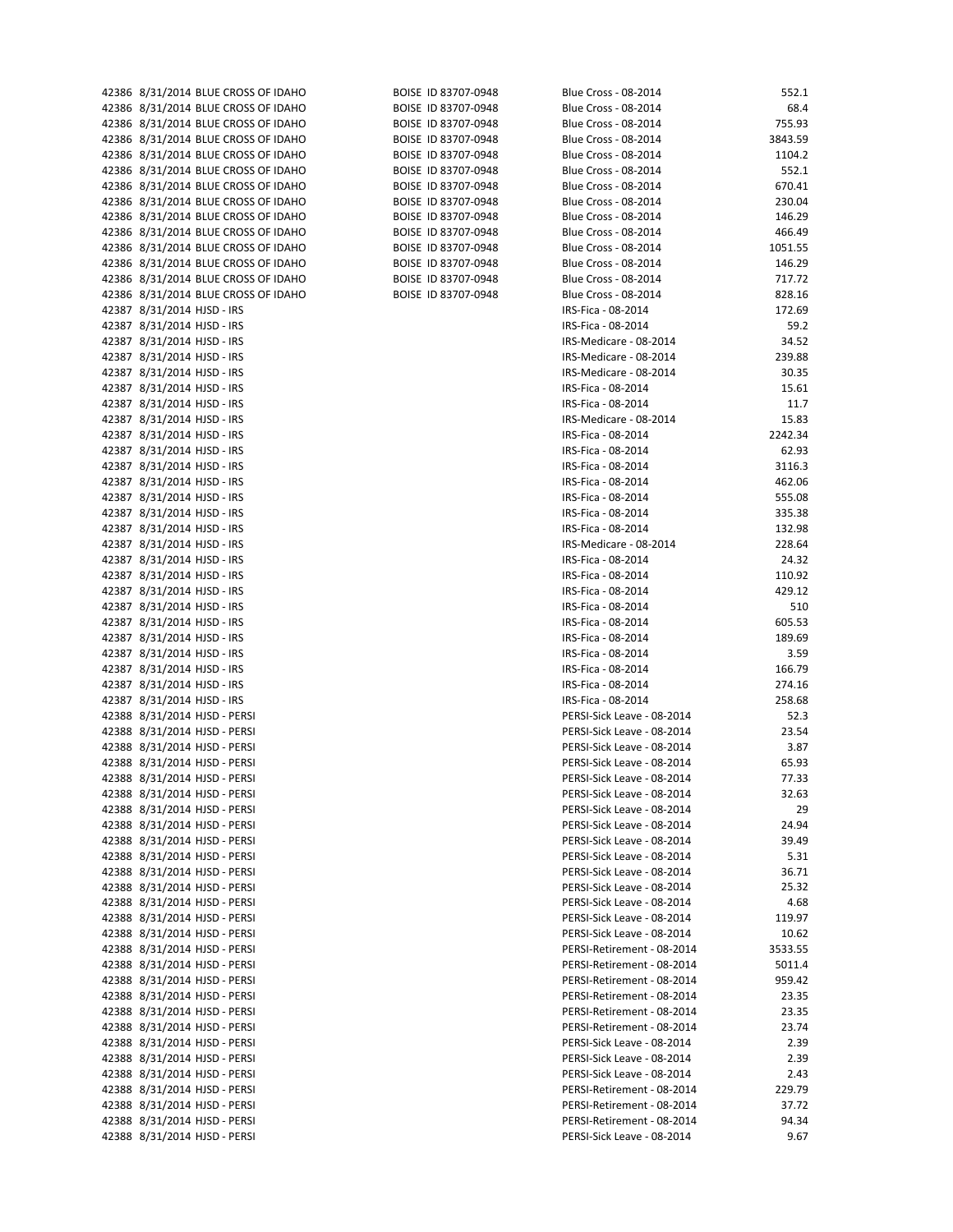42391 8/31/2014 STATE INSURANCE FUND BOISE ID 83720 Workers Comp-Clerk 149.75

42388 8/31/2014 HJSD - PERSI PERSI PERSI-Retirement - 08-2014 PERSI-Retirement - 08-2014 PERSI-Retirement - 08-2014 42388 8/31/2014 HJSD ‐ PERSI PERSI‐Retirement ‐ 08‐2014 754.67 42388 8/31/2014 HJSD ‐ PERSI PERSI‐Retirement ‐ 08‐2014 744.78 42388 8/31/2014 HJSD ‐ PERSI PERSI‐Sick Leave ‐ 08‐2014 76.31 42388 8/31/2014 HJSD ‐ PERSI PERSI‐Retirement ‐ 08‐2014 1170.69 42388 8/31/2014 HJSD ‐ PERSI PERSI‐Retirement ‐ 08‐2014 283 42388 8/31/2014 HJSD ‐ PERSI PERSI‐Retirement ‐ 08‐2014 318.3 42388 8/31/2014 HJSD ‐ PERSI PERSI‐Retirement ‐ 08‐2014 243.38 42388 8/31/2014 HJSD ‐ PERSI PERSI‐Retirement ‐ 08‐2014 400.8 42388 8/31/2014 HJSD ‐ PERSI PERSI‐Sick Leave ‐ 08‐2014 41.07 42388 8/31/2014 HJSD ‐ PERSI PERSI‐Retirement ‐ 08‐2014 385.4 42388 8/31/2014 HJSD ‐ PERSI PERSI‐Retirement ‐ 08‐2014 51.74 42388 8/31/2014 HJSD ‐ PERSI PERSI‐Retirement ‐ 08‐2014 164.15 42388 8/31/2014 HJSD ‐ PERSI PERSI‐Sick Leave ‐ 08‐2014 16.82 42388 8/31/2014 HJSD ‐ PERSI PERSI‐Retirement ‐ 08‐2014 358.28 42388 8/31/2014 HJSD ‐ PERSI PERSI‐Retirement ‐ 08‐2014 247.04 42388 8/31/2014 HJSD ‐ PERSI PERSI‐Retirement ‐ 08‐2014 45.79 42388 8/31/2014 HJSD ‐ PERSI PERSI‐Retirement ‐ 08‐2014 103.68 42388 8/31/2014 HJSD ‐ PERSI PERSI‐Retirement ‐ 08‐2014 510.42 42388 8/31/2014 HJSD ‐ PERSI PERSI‐Retirement ‐ 08‐2014 6.09 42388 8/31/2014 HJSD ‐ PERSI PERSI‐Sick Leave ‐ 08‐2014 0.62 42388 8/31/2014 HJSD ‐ PERSI PERSI‐Sick Leave ‐ 08‐2014 362.11 42388 8/31/2014 HJSD ‐ PERSI PERSI‐Sick Leave ‐ 08‐2014 470.94 42388 8/31/2014 HJSD ‐ PERSI PERSI‐Sick Leave ‐ 08‐2014 98.32 42389 8/31/2014 STANDARD INSURANCE CO. PORTLAND OR 97228‐6367 Standard‐Life ‐ 08‐2014 42.84 42389 8/31/2014 STANDARD INSURANCE CO. PORTLAND OR 97228‐6367 Standard‐Life ‐ 08‐2014 3.66 42389 8/31/2014 STANDARD INSURANCE CO. PORTLAND OR 97228‐6367 Standard‐Life ‐ 08‐2014 1.06 42389 8/31/2014 STANDARD INSURANCE CO. PORTLAND OR 97228‐6367 Standard‐Life ‐ 08‐2014 3.38 42389 8/31/2014 STANDARD INSURANCE CO. PORTLAND OR 97228‐6367 Standard‐Life ‐ 08‐2014 4 42389 8/31/2014 STANDARD INSURANCE CO. PORTLAND OR 97228‐6367 Standard‐Life ‐ 08‐2014 2.9 42389 8/31/2014 STANDARD INSURANCE CO. PORTLAND OR 97228‐6367 Standard‐Life ‐ 08‐2014 1.86 42389 8/31/2014 STANDARD INSURANCE CO. PORTLAND OR 97228‐6367 Standard‐Life ‐ 08‐2014 5.2 42389 8/31/2014 STANDARD INSURANCE CO. PORTLAND OR 97228‐6367 Standard‐Life ‐ 08‐2014 6 42389 8/31/2014 STANDARD INSURANCE CO. PORTLAND OR 97228‐6367 Standard‐Life ‐ 08‐2014 0.8 42389 8/31/2014 STANDARD INSURANCE CO. PORTLAND OR 97228‐6367 Standard‐Life ‐ 08‐2014 8.25 42389 8/31/2014 STANDARD INSURANCE CO. PORTLAND OR 97228‐6367 Standard‐Life ‐ 08‐2014 3.59 42389 8/31/2014 STANDARD INSURANCE CO. PORTLAND OR 97228-6367 Standard-Life - 08-2014 1.69 42389 8/31/2014 STANDARD INSURANCE CO. PORTLAND OR 97228‐6367 Standard‐Life ‐ 08‐2014 0.5 42389 8/31/2014 STANDARD INSURANCE CO. PORTLAND OR 97228‐6367 Standard‐Life ‐ 08‐2014 48.48 42389 8/31/2014 STANDARD INSURANCE CO. PORTLAND OR 97228‐6367 Standard‐Life ‐ 08‐2014 8.22 42389 8/31/2014 STANDARD INSURANCE CO. PORTLAND OR 97228-6367 Standard-Life - 08-2014 13.62 42389 8/31/2014 STANDARD INSURANCE CO. PORTLAND OR 97228-6367 Standard-Life - 08-2014 0.69 42389 8/31/2014 STANDARD INSURANCE CO. PORTLAND OR 97228‐6367 Standard‐Life ‐ 08‐2014 6.58 42389 8/31/2014 STANDARD INSURANCE CO. PORTLAND OR 97228‐6367 Standard‐Life ‐ 08‐2014 4 42389 8/31/2014 STANDARD INSURANCE CO. PORTLAND OR 97228‐6367 Standard‐Life ‐ 08‐2014 11.78 42389 8/31/2014 STANDARD INSURANCE CO. PORTLAND OR 97228‐6367 Standard‐Life ‐ 08‐2014 4.86 42389 8/31/2014 STANDARD INSURANCE CO. PORTLAND OR 97228-6367 Standard-Life - 08-2014 0.04 42390 8/31/2014 CASH Postage-Counselor 49 42390 8/31/2014 CASH Postage-HS Postage-HS Postage-HS Postage-HS Postage-HS Postage Postage-HS Postage-HS Postage-HS Postage-HS Postage-HS Postage-HS Postage-HS Postage-HS Posta 42390 8/31/2014 CASH Postage‐GS 50 42391 8/31/2014 STATE INSURANCE FUND BOISE ID 83720 Workers Comp-Title II 7.51 42391 8/31/2014 STATE INSURANCE FUND BOISE ID 83720 Workers Comp-Custodial 2104.63 42391 8/31/2014 STATE INSURANCE FUND BOISE ID 83720 Workers Comp-Maintenance 1496.98 42391 8/31/2014 STATE INSURANCE FUND BOISE ID 83720 Workers Comp‐Grounds 78.8 42391 8/31/2014 STATE INSURANCE FUND BOISE ID 83720 Workers Comp-Security 162.11 42391 8/31/2014 STATE INSURANCE FUND BOISE ID 83720 Workers Comp (Gen Fund) 1707.44 42391 8/31/2014 STATE INSURANCE FUND BOISE ID 83720 Workers Comp-Elem 1877.24 42391 8/31/2014 STATE INSURANCE FUND BOISE ID 83720 Workers Comp‐Sec 2616.82 42391 8/31/2014 STATE INSURANCE FUND BOISE ID 83720 Workers Comp-SpecEd 498.63 42391 8/31/2014 STATE INSURANCE FUND BOISE ID 83720 Workers Comp-Activities 160.64 42391 8/31/2014 STATE INSURANCE FUND BOISE ID 83720 Workers Comp‐Guidance 260.03 42391 8/31/2014 STATE INSURANCE FUND BOISE ID 83720 Workers Comp-Trustees 21.17 42391 8/31/2014 STATE INSURANCE FUND BOISE ID 83720 Workers Comp-Instr Impr 34.08 42391 8/31/2014 STATE INSURANCE FUND BOISE ID 83720 Workers Comp‐Libr 102.05 42391 8/31/2014 STATE INSURANCE FUND BOISE ID 83720 Workers Comp-Tech 57.89 42391 8/31/2014 STATE INSURANCE FUND BOISE ID 83720 Workers Comp‐Supt 388.3 42391 8/31/2014 STATE INSURANCE FUND BOISE ID 83720 Workers Comp-Princ/Secr 578.36